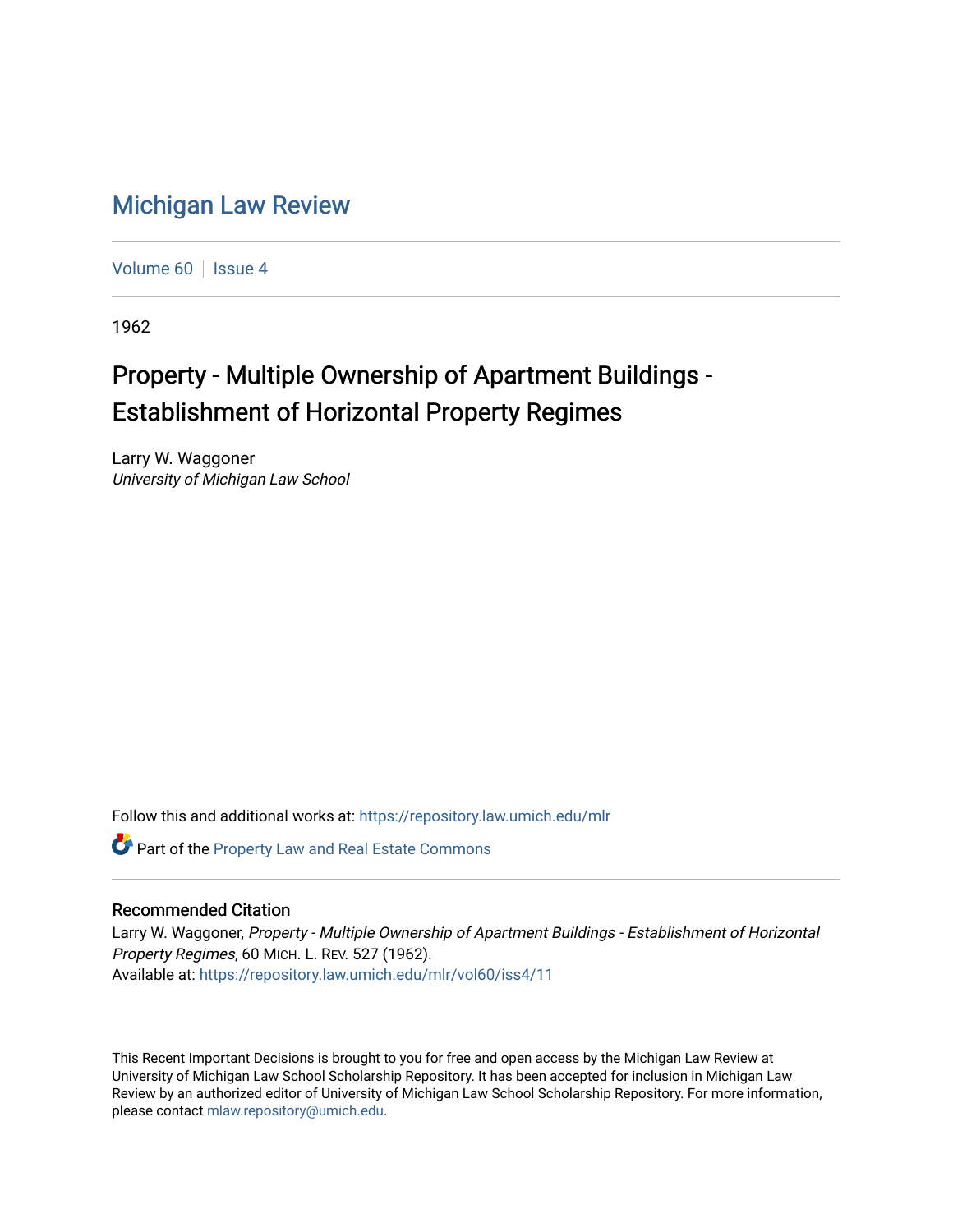## RECENT LEGISLATION

PROPERTY - MULTIPLE OWNERSHIP OF APARTMENT BUILDINGS -ESTABLISHMENT OF HORIZONTAL PROPERTY REGIMES - The states of Arkansas and Hawaii<sup>1</sup> have enacted legislation allowing the owner<sup>2</sup> of a building, upon recordation of a master deed, to establish that building as a horizontal property regime,3 thereby permitting the owner to convey individual apartments<sup>4</sup> in the building as if each were entirely independent of the remainder of the building. The purchaser of one of these apartments is constituted a "co-owner" and may record his deed.5 Each co-owner has an exclusive right to possession of his apartment and a right to a share, $6$  with the other co-owners, in those parts of the building that the statutes designate as "common elements."7 The administration of the building is to be governed by the by-laws adopted by a council of co-owners.8 The expense of administration and of maintenance and repair of the common elements is to be borne by the co-owners equally under the Hawaii Act, but pro-rata according to the value of the co-

1 Arizona, Kentucky, South Carolina and Virginia have recently passed similar statutes. See Ariz. REV. STAT. ANN. §§ 33-551 to 33-561 (1962); Ky. S. Bill No. 31 (1962); S.C. H. Bill No. 2121 (1962) ; Va. H. Bill No. 602 (1962) • A preliminary draft of a Horizontal Property Act has been made for New York. Letter to writer from W. K. Kerr, Associate Counsel, The Equitable Life Assurance Society of the United States, Jan. 10, 1962.

2 This is the phrase chosen by the legislature to describe "condominium" ownership, which means "joint dominion or sovereignty" or "joint ownership." Vogel and Zucker, *Condominium Ownership-A New Concept,* Real Estate F., Oct. 1961, p. 6. <sup>3</sup>The Hawaii act provides that a "developer" also may establish a proposed building

as a horizontal property regime. Hawaii Sess. Laws, Reg. Sess. 1961, at 7 (H.B. No. 1142, § 3).

¼ "Apartment" is defined in the Arkansas act as "an enclosed space consisting of one or more rooms occupying all or part of a floor . . . ." Ark. Acts 1961, No. 60,  $\S$  2(a). The same term is defined in the Hawaii act as "an enclosed room  $\ldots$ ." Hawaii Sess. Laws, Reg. Sess. 1961, at 7 [H.B. No. 1142, § 2 (a)]. The use intended for the apartment is not controlling. For example, offices or retail stores fit both definitions.

<sup>G</sup>Ark. Acts 1961, No. 60, § 4; Hawaii Sess. Laws, Reg. Sess. 1961, at 7 (H.B. No. ll42, § 4).

<sup>6</sup>The "share" each co-owner is to receive under the Arkansas act is to be equivalent to the percentage representing the value of his apartment in relation to the value of the whole property. These values are to be fixed at the time the building is constituted a horizontal property regime and cannot thereafter be changed. Ark. Acts 1961, No. 60, § 6. Under the Hawaii act, each co•owner is to have an equal share. Hawaii Sess. Laws, Reg. Sess. 1961, at 7 (H.B. No. II42, § 6). Under both statutes, the co-owner's share is not subject to partition proceedings.

7 The parts of the building designated as common elements include generally the walls, roof, lobbies, stairways, halls, elevators and "other elements of the building rationally of common use or necessary to its existence, upkeep and safety" as well as the land. Ark. Acts 1961, No. 60, § 2 (d) ; Hawaii Sess. Laws, Reg. Sess. 1961, at 7 [H.B. No. 1142, § 2(h)].

s Under both statutes the council of co-owners is defined as all the co-owners. Under the Arkansas act a majority of the co-owners constitutes a quorum. Ark. Acts 1961, No. 60, § 2 (c) •

[527]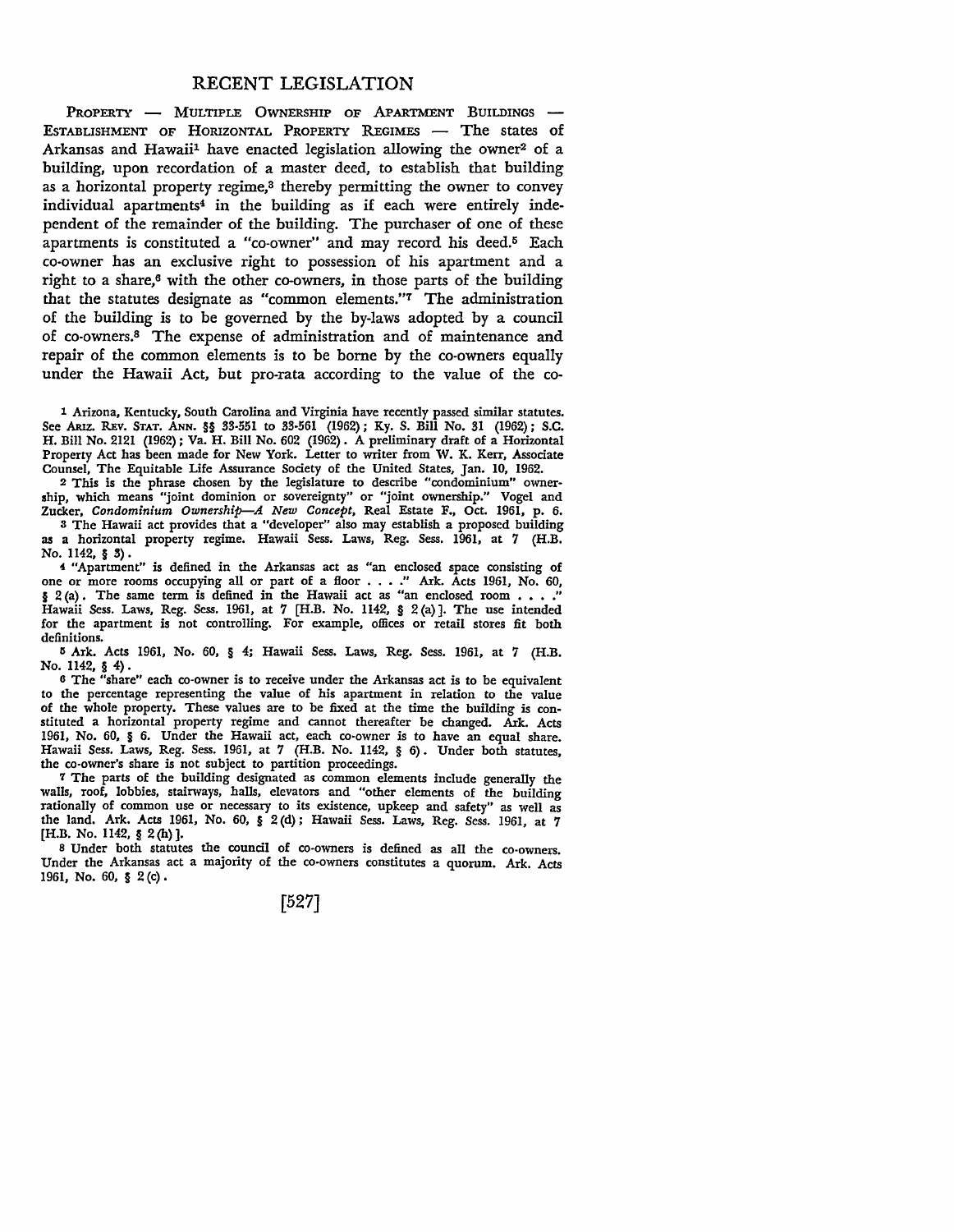owner's apartment in relation to the value of the whole building under the Arkansas Act. *Ark. Acts 1961, No. 60; Hawaii Sess. Laws, Reg. Sess. 1961, at 267.* 

The idea that one may "own" an individual apartment is not a new one.9 Cooperative apartment buildings first appeared on the American scene during the late nineteenth century.10 However, they did not become highly popular until after the close of World War II. Since that time their popularity has continued to increase<sup>11</sup> for two principal reasons. From the buyer's point of view, they offer an answer to the housing problem in highly urbanized areas and give the buyer the same sense of security that can be had only by owning his own home.12 Second, the seller can obtain a higher price for the building by selling it in individual parts rather than as a complete unit.<sup>13</sup> However, the problems attending the creation of individual ownership of apartments were not easily solved. A difficult problem was that of finding a method to provide an enforceable relationship between each buyer and the other apartment owners with respect to the common elements of the building. For example, it was necessary to assure that each owner would have use of the entrance-ways free of interference from the other owners, that the common elements would be kept in good condition, and that the cost of maintenance and administration of these parts would be apportioned among the owners. Further, it was difficult for a buyer to obtain financing, since bankers were reluctant to approve loans for the purchase of a part of a building. Because of the complexity of the agreements necessary to establish the desired relationship among the owners, $14$  because of the financing difficulties, and because under the common law15 it was not clear whether a freehold interest in a part of a building could be validly conveyed and recorded,16 no attempt was made to establish individual apartment ownership by the multiple agreement method.17 It was thought that the objectives could better be attained by the rather ingenious method of reposing title to the

<sup>9</sup>See generally Leyser, *The Ownership of Flats-A Comparative Study,* 7 INT'L *Be*  COMP. L.Q. 31, 33 (1958) •

10 The earliest reported case in the United States involving a cooperative apartment is Barrington Apartment Ass'n v. Watson, 38 Hun 545 (N.Y. Sup. Ct. 1886).

11 See Anderson, *Cooperative Apartments in Florida: A Legal Analysis,* 12 U. MIAMI L. REv. 13, 14, 16 (1957) •

12 See Hennessey, *Co-operative Apartments and Town Houses,* 1956 ILL. L.F. 22, 23. 13 See *id.* at 23.

14 Castle, *Legal Phases of Co-operative Buildings,* 2 So. CAL. L. REv. 1, 2 (1928) • 15 For a thorough discussion of how this problem is handled under special statutes in the civil law countries, see generally Leyser, *supra* note 9.

16 "It is • . • impossible to own an apartment." Issacs, *History and Development of the Co-operative Apartment,* 5 Prac. Law., Nov. 1959, p. 62. *But see* Castle, *supra*  note 14, at 3. "[T]here is nothing theoretically impossible about it."

17 See Issacs, *supra* note 16. Castle, *supra* note 14, at 2.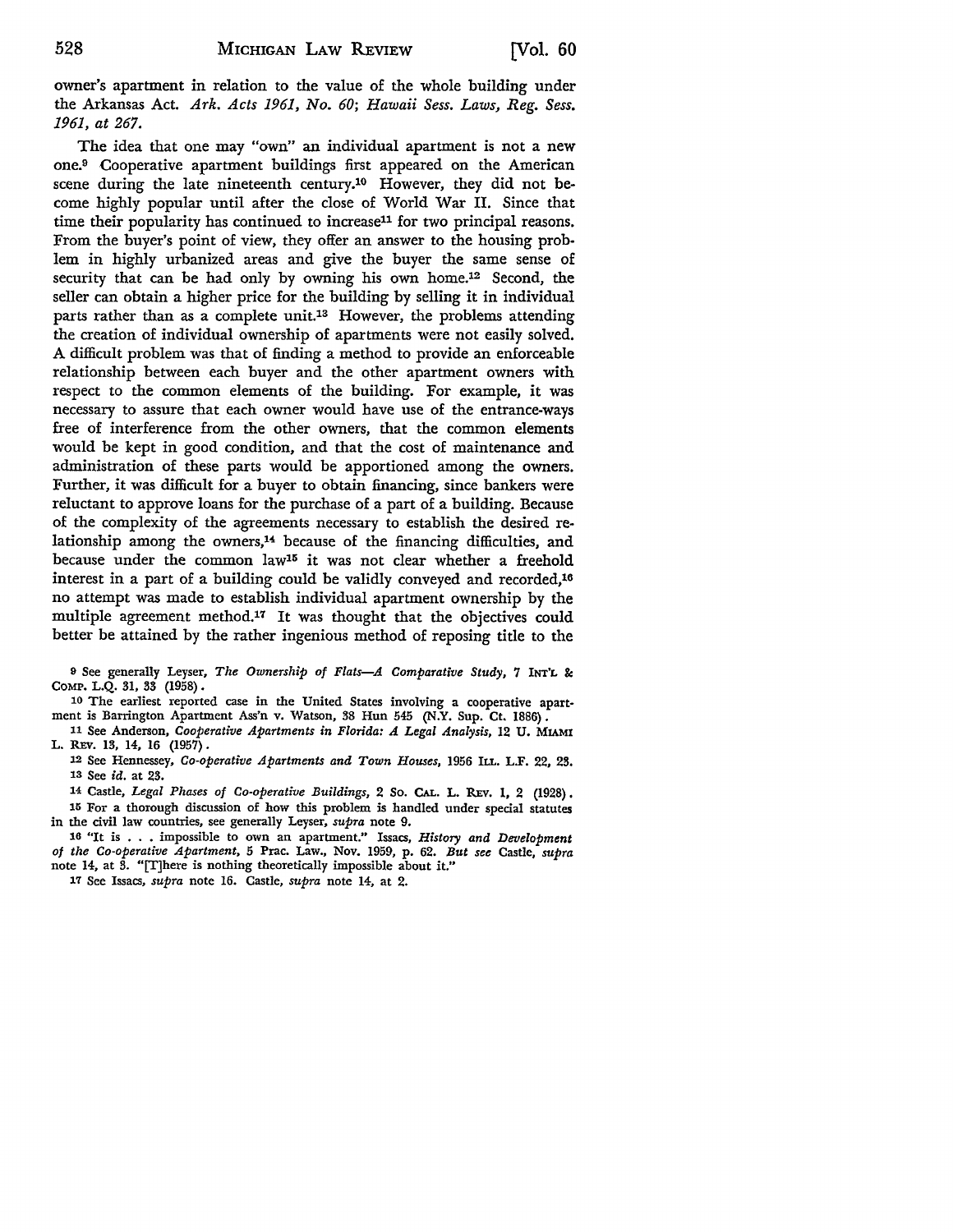entire property in a separate legal entity such as a corporation or a trustee.18 The corporation or trustee had no problem in obtaining financing since it could mortgage the entire building. Briefly, under the more popular "corporation plan" each "owner"19 buys stock in the corporation and receives a proprietary lease to "his" apartment. Under the "trust plan" each "owner" receives a certificate of beneficial interest. The by-laws of the corporation and the owner's lease, or alternatively the trust certificate, contain the provisions necessary to effect the above objectives with respect to the common elements, and provide for payment of the financing charges as a part of the cost of maintenance.

The Arkansas and Hawaii statutes both provide that a freehold interest in an individual apartment may be conveyed and recorded, and detail legal relations among the co-owners with respect to the use, maintenance and operation of the building. Moreover, the purchaser of a freehold interest in one of these apartments can now qualify for a loan that is insured by the Federal Housing Administration.20 Thus the individual owner is responsible only for the mortgage on his own apartment, and his annual maintenance charge is not affected by a default of one of the other tenants.

However, two notable differences between these statutes exist. First, although both statutes allow an owner of an existing building to establish it as a horizontal property regime, the Hawaii act further permits a developer of a *proposed* building to do so. Thus from a practical standpoint, it will be cheaper for a developer to finance the construction of a building in Hawaii.21 Second, the Arkansas act includes a provision permitting the co-owners to insure the entire building under a single policy against risks such as that of fire.<sup>22</sup> And, if there is a fire, a standard is provided by which it is to be determined whether or not reconstruction of the building is to be compulsory,23 and how the insurance proceeds are

18 For a complete discussion of both plans, see generally Castle, *supra* note 14; Yourman, Some Legal Aspects of Cooperative Housing, 12 LAW & CONTEMP. PROB. 126 (1947).

10 Castle, *supra* note 14, at 17, argues that the apartment purchaser *is* the real owner thereof, the corporation or trust merely being devices making such ownership possible.

20 National Housing Act § 234, added by 75 Stat. 160, 12 U.S.C.A. § 1715y (Supp. 1961).

21 One of the advantages of a cooperative is that the builder can obtain money cheaper from prospective co-owners than from banks. Hennessey, *supra* note 12, at 22. See also Comment, 68 YALE L.J. 542, 597 (1959). See generally *id.* at 542. But a builder in Arkansas can still use the traditional corporation method. ARK. STAT. § 64-101 (1947).

22 Ark. Acts 1961, No. 60, § 20. This does not prejudice the right of each co-owner to insure his apartment on his own account and for his own benefit.

23 If more than "two-thirds of the building" is destroyed, reconstruction is not compulsory. Ark. Acts 1961, No. 60, § 21. Does this mean two-thirds of the value of the building, or two-thirds of the area, or something else?

 $\circ$